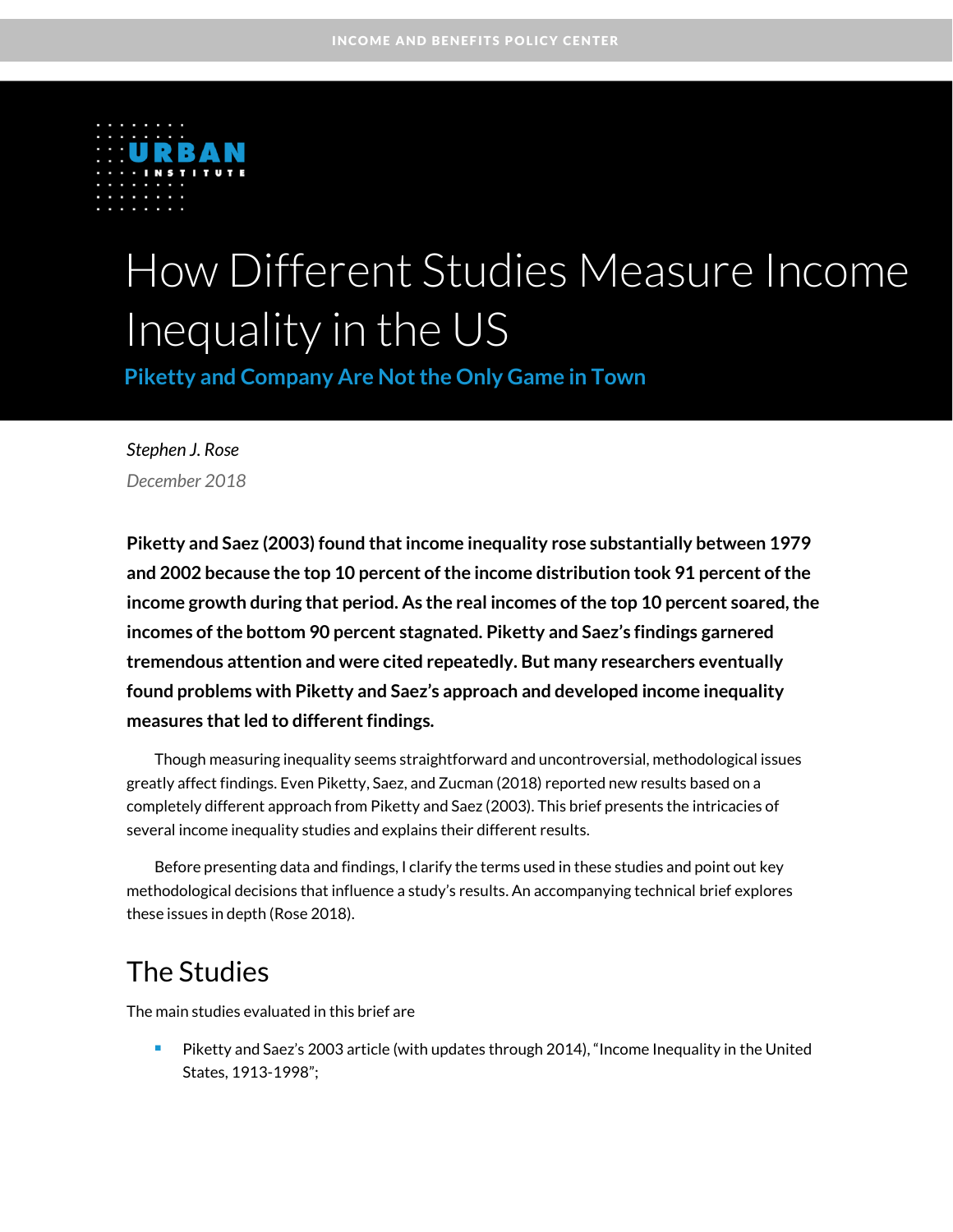- **data from the March supplement of Current Population Survey (CPS), as reported in DeNavas-**Walt and Proctor (2015);
- Rose's 2016 report, *The Growing Size and Incomes of the Upper Middle Class;*
- **Burkhauser, Larrimore, and Simon's 2011 working paper, "A Second Opinion on the Economic** Health of the American Middle Class";
- Piketty, Saez, and Zucman's 2018 article, "Distributional National Accounts: Methods and Estimates for the United States";
- the Congressional Budget Office's (CBO) 2018 report, *The Distribution of Household Income, 2014*; and
- Auten and Splinter's 2018 report, *Income Inequality in the United States: Using Tax Data to Measure Long-term Trends.*

I chose these and the other studies mentioned because they report trends in income inequality after 1979. This brief covers all the major studies and shows how and why they have different results. $1$ 

# What Constitutes Income?

The most common view of income is cash received during a year from working, dividends, interest, rents, and government programs (e.g., Social Security, unemployment insurance, Temporary Assistance for Needy Families, and the earned income tax credit). Economists believe this list does not cover the value of economic resources people consume and suggest it should include some combination of employer contributions for health insurance and 401(k) retirement accounts, the employer share of the Federal Insurance Contributions Act, and government noncash benefits (e.g., the Supplemental Nutrition Assistance Program, Medicare, Medicaid, and housing vouchers). Some income definitions include housing services (homeowners paying rent to themselves) and government services (e.g., defense, education, legal system, and administration).

Further, many researchers feel that after-tax income is the most relevant measure of well-being and deduct all federal, state, and local taxes on people, businesses, sales, and property.

#### **Reporting Size-Adjusted Income**

Once a total income is determined for each family or person, those with identical incomes won't have the same standard of living if they have different household compositions. $^2$ Government reporting on poverty is based on separate thresholds for each family depending on the number and ages of household members, and many researchers adjust incomes for family size.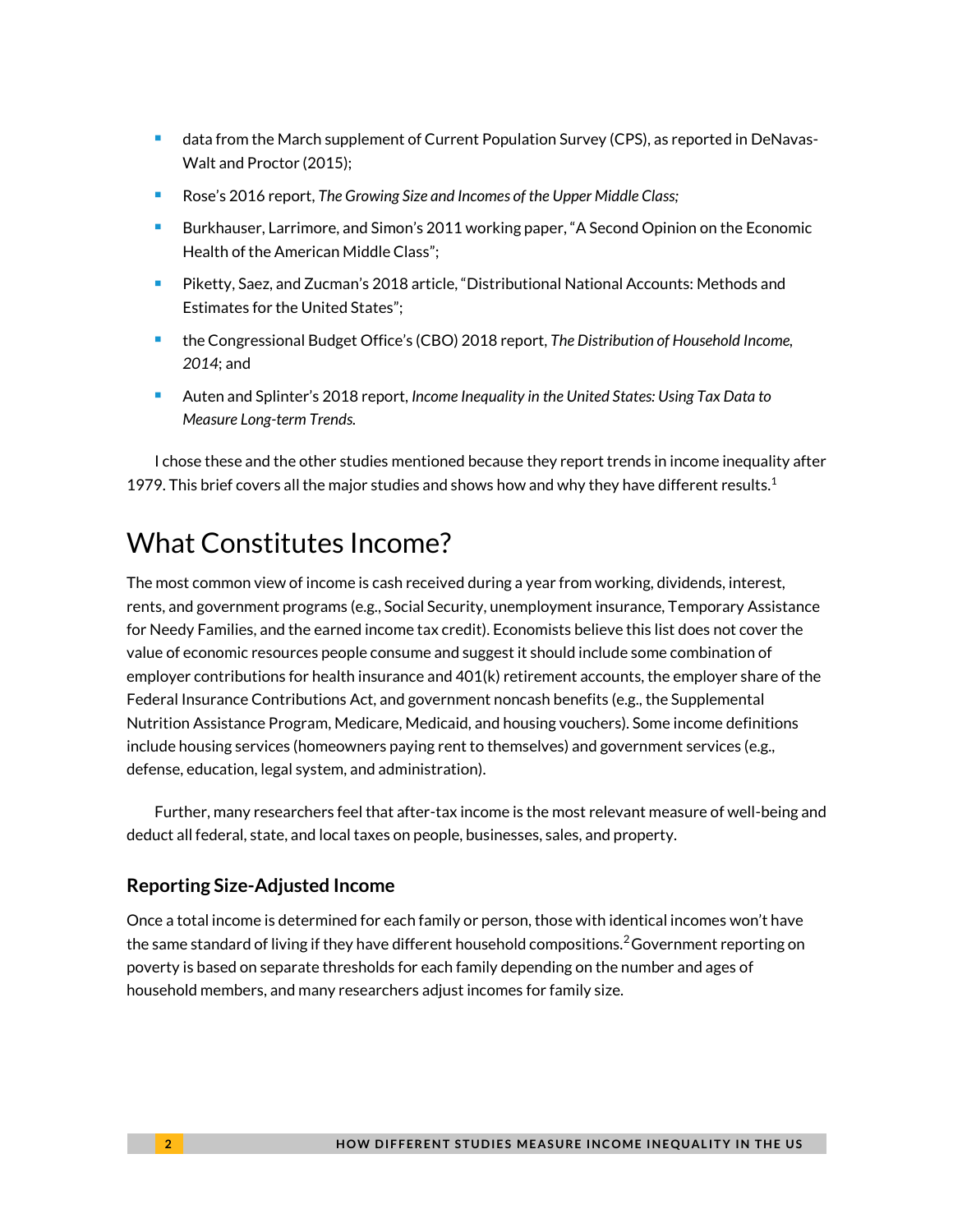#### **Adjusting for Inflation**

Price deflators adjust for inflation by turning nominal dollars (in this case, the income generated in each year) into real dollars, which provides a consistent measure of purchasing power over time. Currently, the Bureau of Labor Statistics, the Census Bureau, and many researchers use the consumer price index research series using current methods (CPI-U-RS) to adjust for inflation. Government economists prefer the chained consumer price index, but Congress prohibited this approach. Because no historical data are available on the chained consumer price index, many researchers use the personal consumption expenditure (PCE) price deflator, reported by the Bureau of Economic Analysis, as the most accurate inflation measure. The PCE aligns closely with the chained consumer price index during the years in which data on the chained consumer price index are available (through 1929). Compared with the CPI-U-RS, the PCE shows less inflation and more income growth over time.

#### **Methodological Choices**

Simply, there is no methodological agreement between the studies' income measures. In 2001 and 2011, the Expert Group on Household Incomes recommended using posttax, posttransfer, and postemployer benefits and adjusting for family size to report incomes (Canberra Group 2001, 2011).

## Income Inequality Measures

#### **Change in Median Incomes**

Although not an inequality measure, median income reflects middle class living standards. The real growth rates in median income from 1979 to 2014 from six income inequality studies vary from -8 percent to 51 percent (table 1). Piketty and Saez (2003) are the outlier, showing a real median decline of 8 percent. $3$  Two factors cause the low incomes and negative growth at the middle of the income ladder: First, Piketty and Saez only cover 61 percent of national income by excluding Social Security, all other government transfer payments, and employer health care contributions, which are fast-growing income sources for households in the bottom 75 percent of the income distribution. Second, Piketty and Saez use a tax filer as the unit of analysis and "create" tax records with estimated incomes for the 10 percent of people who don't file a tax return. But tax-filing units have grown faster than population growth because fewer adults are marrying, and new Internal Revenue Service rules have led to more people filing as single adults (from 44 percent in 1979 to 56 percent in 2014). Because single filers tend to have much lower incomes than married filers, median incomes are much lower.

Conversely, Piketty, Saez, and Zucman (2018) show a real gain of 33 percent over these years. Several reasons account for the 41 percentage-point difference between this and the Piketty and Saez study: First, adjusting for taxation and including all components of national income, especially employer benefits, government transfers to the elderly, and government provision of services (e.g., Medicare, Medicaid, Supplemental Security Income, and Temporary Assistance for Needy Families) increases median income growth by 14 percentage points. Second, the national income price deflator (which is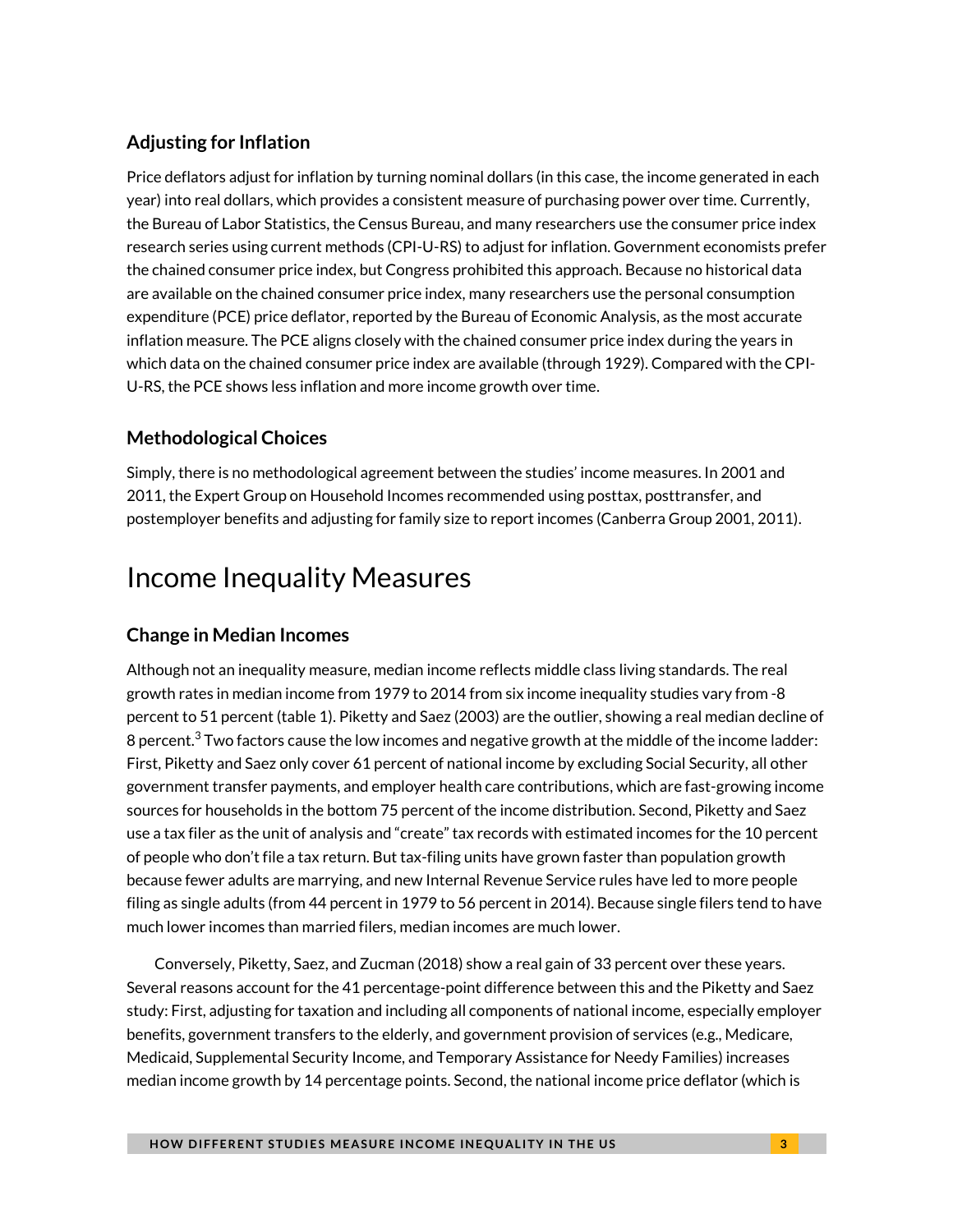closer to the PCE than the CPI-U-RS) adds another 7 percentage points. Third, Piketty, Saez, and Zucman use all Americans ages 20 and older as units of observation, compared with just tax filers in Piketty and Saez, increasing median income by another 20 percentage points.

Finally, Piketty, Saez, and Zucman do not adjust incomes for household size, even though the study claims this would more accurately reflect standards of living. CBO (2018) and Rose (2016) show that adjusting for family size adds 8 more percentage points to median income growth over these years.

The widely cited CPS data show only a 7 percent increase in median income from 1979 to 2014 (DeNavas-Walt and Proctor 2015). Using those same data, Rose reports a 30 percent increase because he uses a price deflator that shows more growth and less inflation, adjusts for family size, and uses independent adults as the unit of analysis rather than households. <sup>4</sup> This last factor is significant because couples have considerably higher incomes than single-adult households. Therefore, a couple and one child would be treated as one observation in the CPS and two observations in Rose's study.

Both Rose and the CPS exclude employer benefits and government services that directly serve people (total CPS incomes account for less than 60 percent of national incomes). If Rose included employer-paid and government-provided noncash benefits and adjusted for taxes and income underreporting, then real median income growth in his study would be over 40 percent.

Burkhauser, Larrimore, and Simon (2011) also start with raw CPS data (through 2007) and add the value of employer and government health benefits. Adjusting posttax incomes for family size, the study finds that real median income grew 37 percent from 1979 to 2007. If this study had used the PCE as the price deflator, real median growth would have been 5 percentage points higher.

Finally, CBO (2018) reports 75 percent of national income by including employer benefits (including the employer's Federal Insurance Contributions Act share and federal unemployment taxes) and higher capital and pension income than the CPS.<sup>5</sup> CBO then adjusts income for household size, deducts all federal taxes that were included in worker's compensation, and adds noncash benefits (mostly the insurance value of Medicare and Medicaid). With these additions, the 2014 median income in CBO's study was much higher than CPS's 2014 median (\$77,100 versus \$53,000). CBO's measure of income grew 51 percent after adjusting for taxes and family size.

CBO's median income grew more than in the other studies because of strong growth in the bottom three income quintiles: 69 percent for the bottom quintile, 39 percent for the second quintile, and 36 percent for the middle quintile. In other studies, growth was slowest in the bottom two quintiles. CBO's estimates differ from other studies' because they include the monetary value of many government transfer programs (including the insurance value of Medicare and Medicaid). In the other studies cited in table 1, government benefits were either not included or contributed little to income growth in the bottom three quintiles.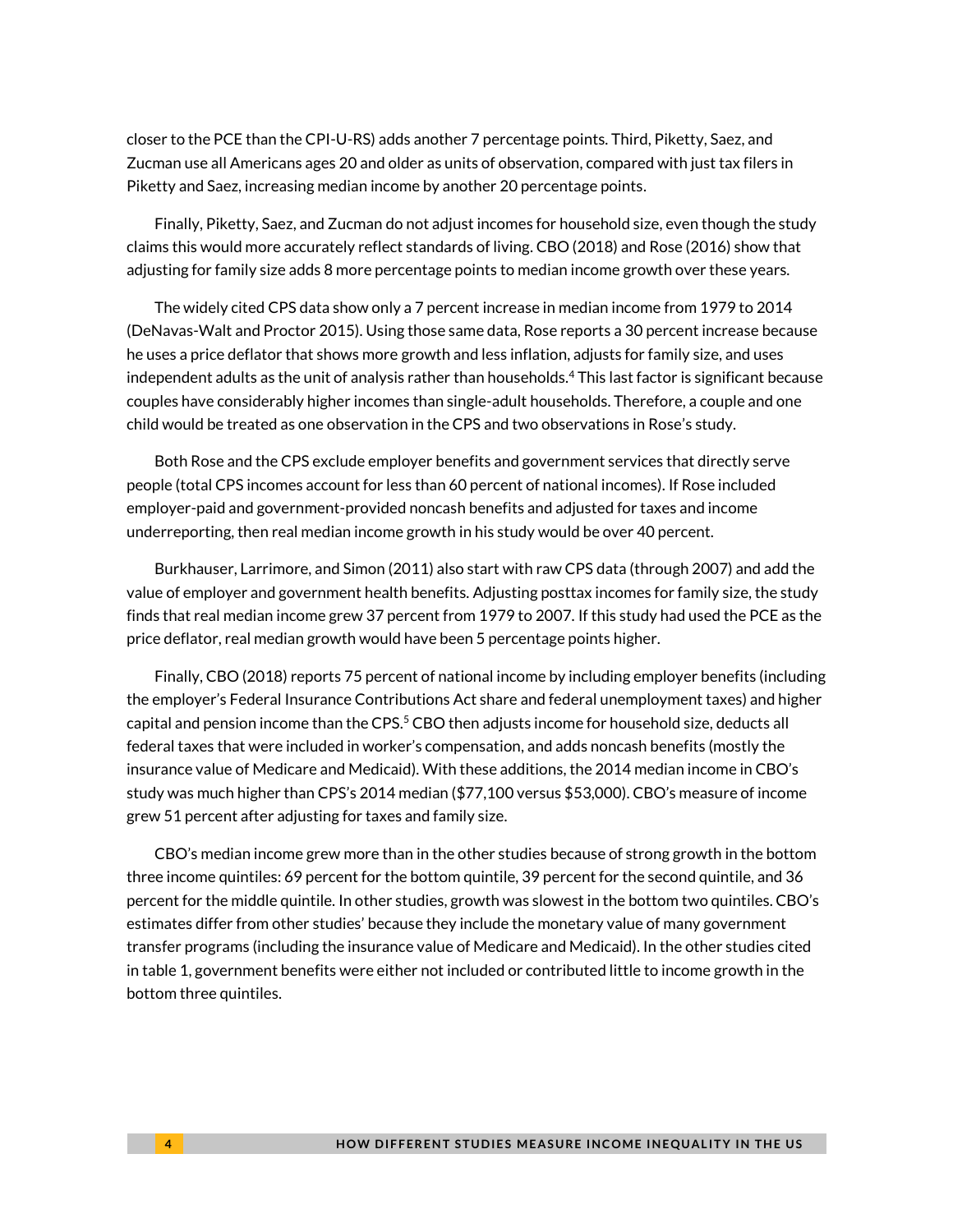#### TABLE 1

#### **Median Income Growth, 1979–2014**

| <b>Study</b>                  | Change in<br>median $(\%)$ | Price<br>deflater | Income concept                           | Adjust<br>for size | Unit of<br>analysis, 2014 |
|-------------------------------|----------------------------|-------------------|------------------------------------------|--------------------|---------------------------|
|                               |                            |                   | Gross income as<br>reported on tax forms |                    |                           |
| Piketty and Saez              |                            |                   | without government                       |                    | 165 million tax           |
| (2003)                        | -8                         | CPI-U-RS          | transfers                                | No                 | filers <sup>a</sup>       |
|                               |                            |                   | Pretax, postcash                         |                    |                           |
|                               |                            |                   | transfers and no                         |                    | 123 million               |
| CPS                           |                            | CPI-U-RS          | employer benefits                        | <b>No</b>          | households                |
|                               |                            |                   | Pretax, postcash                         |                    | 186 million               |
|                               |                            |                   | transfers and no                         |                    | independent               |
| Rose (2016)                   | 30                         | <b>PCE</b>        | employer benefits                        | Yes                | adults                    |
|                               |                            |                   | All national income                      |                    |                           |
|                               |                            | National          | including                                |                    | 234 million               |
| Piketty, Saez, and            |                            | income            | homeownership and                        |                    | adults age 20             |
| Zucman (2018)                 | 33                         | deflater          | government services                      | No                 | and older                 |
|                               |                            |                   | Posttax, posttransfer                    |                    |                           |
| Burkhauser, Larrimore,        |                            |                   | income with health                       |                    | 117 million               |
| and Simon (2011) <sup>b</sup> | 37                         | CPI-U-RS          | benefits                                 | Yes                | households                |
|                               |                            |                   | Posttax and post- and                    |                    |                           |
|                               |                            |                   | noncash transfers and                    |                    | 310 million               |
| CBO (2018)                    | 51                         | <b>PCE</b>        | employer benefits                        | Yes                | people                    |

**Sources:** Table 2C13 in Piketty, Saez, and Zucman's (2018) "Appendix II: Detailed distributional series"; table 2D13 in Piketty and Saez (2003); Supplemental Data Spreadsheet #4 in CBO (2018); Rose (2016); and Burkhauser, Larrimore, and Simon (2011). **Notes:** Piketty and Saez (2003) has been updated to 2014 and includes capital gains.

aSome low-income people do not file tax returns. Piketty and Saez (2003) created tax records by giving them an imputed amount of income.

**bThis study compares 2007 with 1979; the 2007 median income is very close to the 2014 median.** 

All six studies used CPS and/or Internal Revenue Service data, thus their different findings arise from methodological choices. Piketty and Saez use only Internal Revenue Service records, excluding government transfer payments. Rose as well as Burkhauser, Larrimore, and Simon use CPS data. All studies except Piketty and Saez would show real median income gains of over 40 percent between 1979 and 2014 if they used similar units of observation and reported posttax, posttransfer, post–employer benefits and size-adjusted incomes, as recommended by the Expert Group on Household Incomes (Canberra Group 2001, 2011).

#### **Share of Income Growth Captured by the Top 10 Percent**

Piketty and Saez (2003) made income inequality a major public issue when they reported that the top 10 percent of the income distribution monopolized income growth between 1979 and 2002. Figure 1 shows the share of income growth between 1979 and 2014 that went to the richest 10 percent of the population, per four studies.<sup>6</sup>

Using Piketty and Saez's methodology and including capital gains, 100 percent of the income growth during this time went to the top 10 percent, because the average income of the bottom 90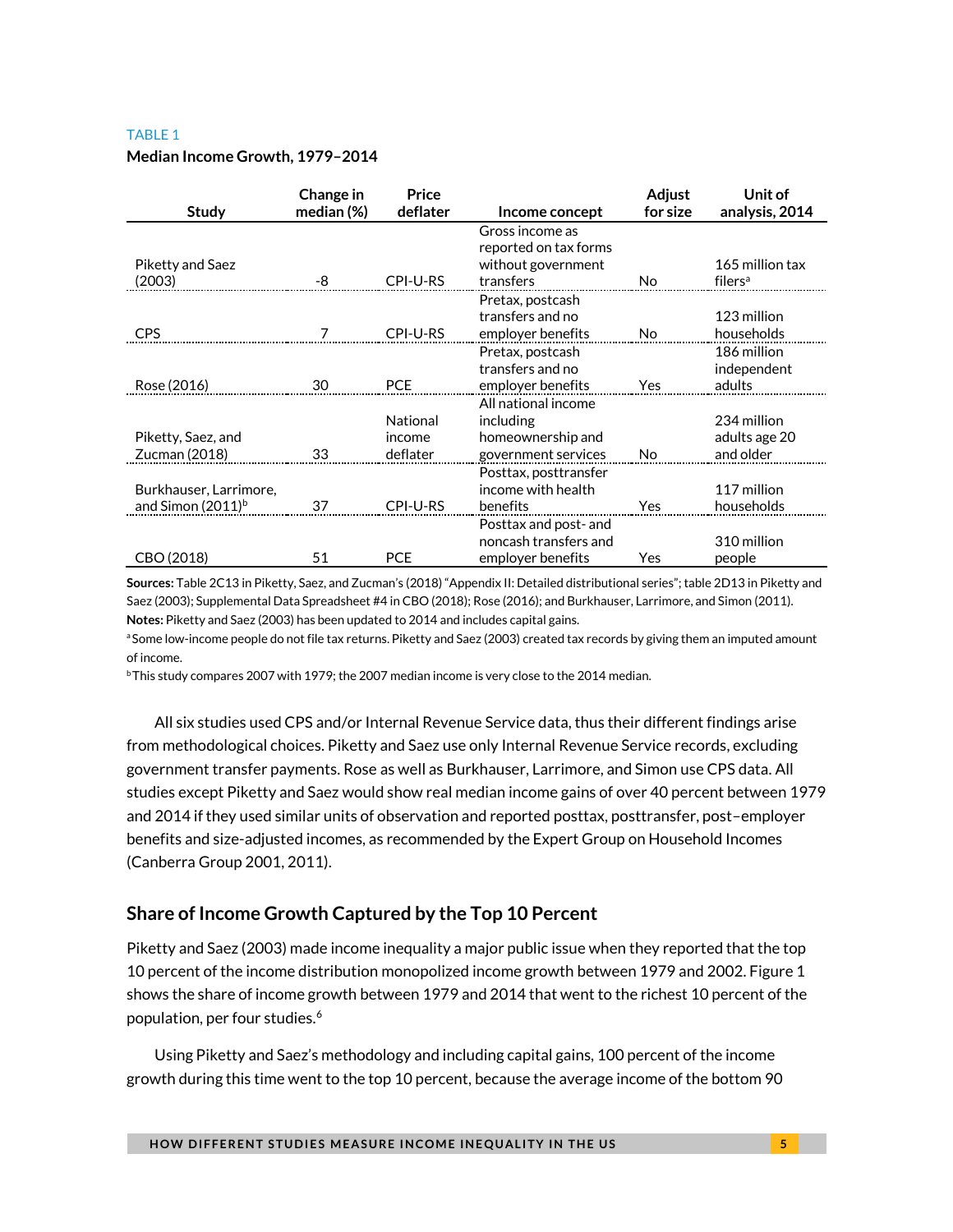percent of the income distribution did not grow over these years. Without growth, the income shares of the bottom 90 percent plummeted from 66 percent in 1979 to 49 percent in 2014.

Piketty, Saez, and Zucman (2018) report that the wealthiest 10 percent of the population received 55 percent of income growth, differing greatly from Piketty and Saez (2003). Instead of including only tax filers, Piketty, Saez, and Zucman include all adults. They also include all sources of income, use a different price deflator, and examine posttax, rather than pretax, income.

The CBO's (2018) report does not add as many income sources but includes employer-paid benefits and government cash and noncash benefits. It finds that the top 10 percent of the income distribution received 46 percent of posttax, posttransfer growth, a figure slightly smaller than that of Piketty, Saez, and Zucman.

Auten and Splinter (2018) also allocate all national income, but they do so differently than Piketty, Saez, and Zucman. Auten and Splinter note that many high-income people control how and when they get paid. When marginal tax rates were high (at least 70 percent) before 1980, many executives and business owners minimized their cash payments and increased their ownership stakes' net worth. In 1986, marginal tax rates fell to 28 percent, thus changing executives' and business owners' compensation preferences. Consequently, Auten and Splinter developed a measure of "consistent market income" for each year. $7$ 

Auten and Splinter exclude dependent tax filers, adjust incomes for family size, and stratify, as CBO does, with equal numbers of people in each percentile. This approach is considerably different from that of Piketty, Saez, and Zucman, who count every person over age 19 (where married couples share joint income and dependents have only their personal income). This difference may seem trivial, but it leads to a much larger number of low-income cases in Piketty, Saez, and Zucman's report than in Auten and Splinter's.

Finally, Auten and Splinter allocate the 17 percent of national income that is collective consumption (e.g., defense, education, police, fire, courts, and administration) differently than do Piketty, Saez, and Zucman, who apportion this total per individuals' disposable income. Auten and Splinter evenly split collective consumption between per capita and posttax incomes. This difference moves about 3 percent of national income from the top 10 percent to the bottom 50 percent. Thus, Auten and Splinter report only 31 percent of income growth going to the top 10 percent between 1979 and 2014.

Piketty and Saez's study is an outlier, finding 100 percent of the growth going to the top 10 percent. Though the other studies' estimates vary, their average estimate of income growth going to the top 10 percent is 44 percent.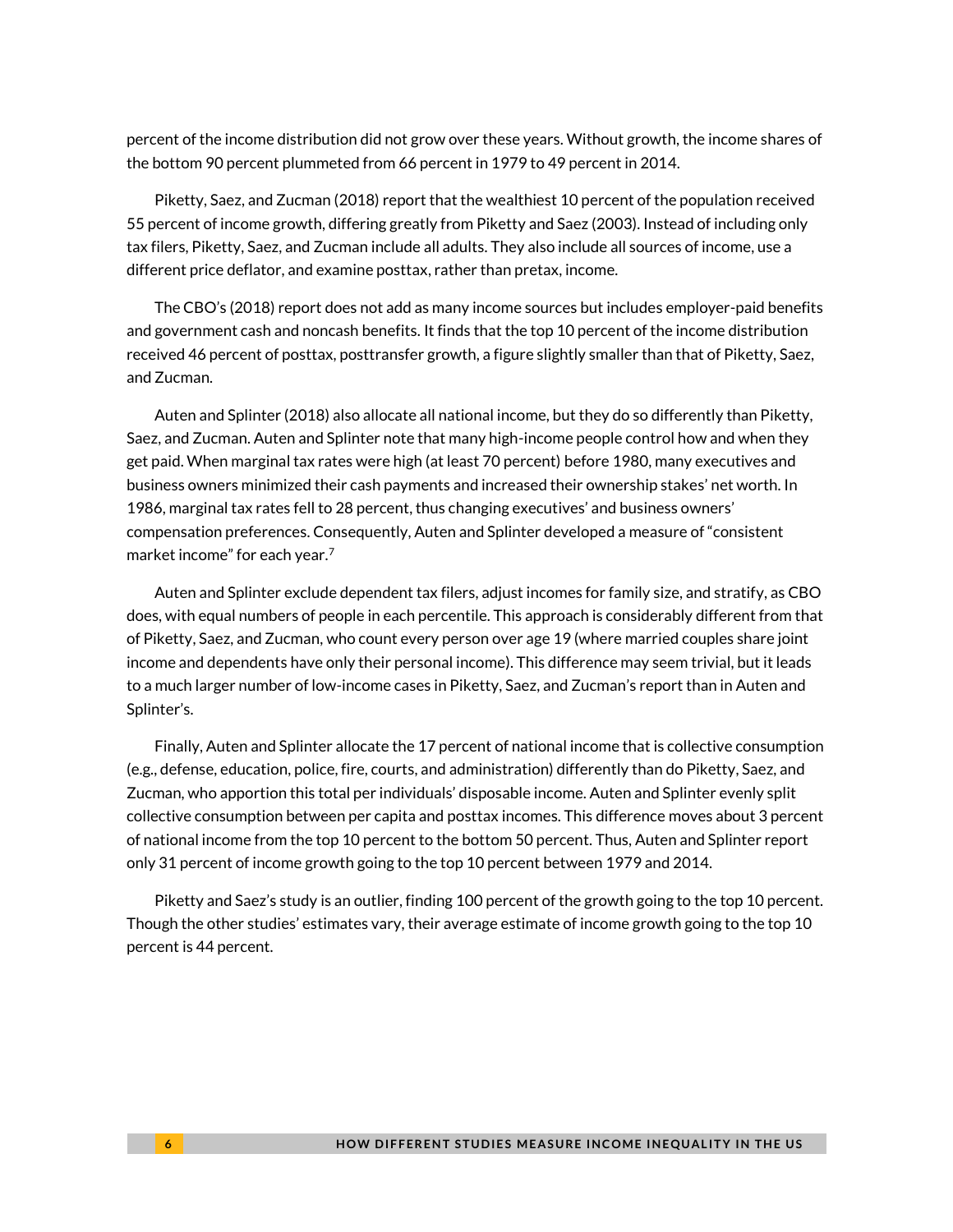#### FIGURE 1



#### **The Top 10 Percent's Share of Economic Growth, 1979–2014**

**URBAN INSTITUTE**

**Notes:** Figure shows top 10 percent of income distribution. Piketty and Saez is updated with capital gains. Piketty, Saez, and Zucman and Auten and Splinter report posttax income, and CBO reports posttax and posttransfer income.

#### **The Wealthiest 1 Percent's Changing Income Share**

The four studies in figure 1 reveal different trends in the top 1 percent's rising income share. Piketty and Saez's (2003) data include capital gains (but exclude taxes, nontaxable government transfers, and employer benefits) and show that the top 1 percent's income share grew from 10 percent in 1979 to 22 percent in 1983. After 1983, the top 1 percent's share of income rose to 24 percent, before declining slightly to 22 percent in 2014. Piketty and Saez find that the top 1 percent increased their share of income by 12 percentage points between 1979 and 2014 (table 2).

Again, Piketty and Saez are the outliers, finding the income share of the top 1 percent more than doubling as it grows by almost 12 percentage points. Piketty, Saez, and Zucman's methodology shows only a 6.6 percentage-point gain, over 5 percentage points less than Piketty and Saez's figure.

In contrast, Auten and Splinter's consistent market income series shows a much smaller gain in the top 1 percent's income share. Their 1979 estimate is similar to Piketty, Saez, and Zucman's, but their 2014 estimate is nearly 7 percentage points lower than Piketty, Saez, and Zucman's 2014 estimate. Auten and Splinter find less than a 1 percentage-point increase in the top 1 percent's income share between 1979 and 2014. Both Auten and Splinter and Piketty, Saez, and Zucman allocate all national income, but many of Auten and Splinter's methodological choices lead to less income growth among the top 1 percent and more income growth among middle- and lower-income people.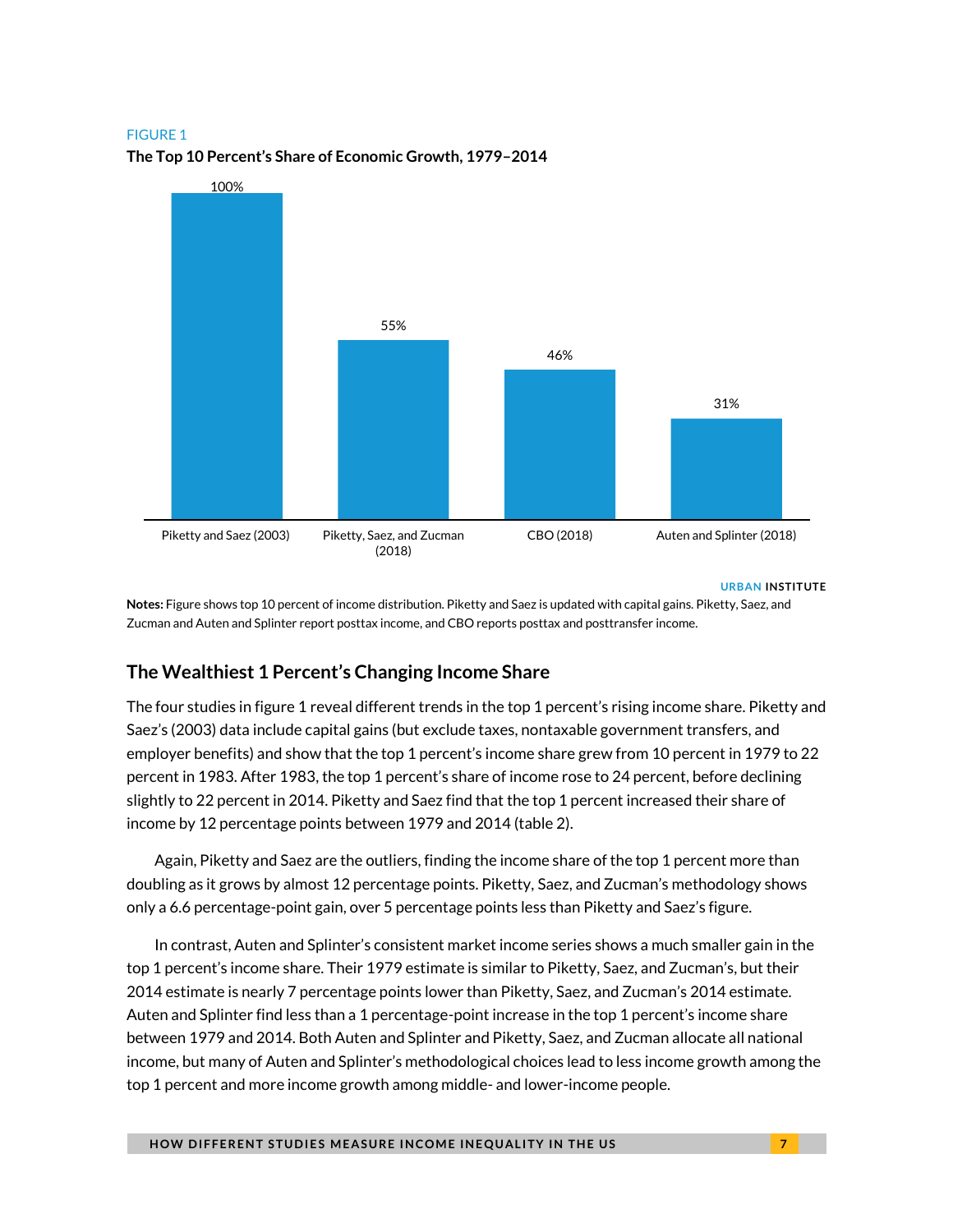#### TABLE 2

#### **Changes in Top 1 Percent's Income Share, 1979–2014**

| <b>Study</b>                                                      | 1979<br>(percent) | 2014<br>(percent) | Percentage-point<br>change |
|-------------------------------------------------------------------|-------------------|-------------------|----------------------------|
| Piketty and Saez (2003), pretax and updated with<br>capital gains | 10.0              | 22.0              | 11.9                       |
| Piketty, Saez, and Zucman (2018), posttax                         | 9.1               | 15.7              | 6.6                        |
| Auten and Splinter (2018), posttax                                | 8.2               | 8.8               | 0.7                        |
| CBO (2018), posttax                                               | 7.4               | 13.3              | 5.9                        |

**Sources:** Piketty and Saez (2003); Piketty, Saez, and Zucman (2018); Auten and Splinter (2018); and CBO (2018).

CBO's (2018) estimate of the posttax income share of the top 1 percent in 1979 is 7.4 percent, lower than the other three approaches' estimates. CBO estimates the top 1 percent's income as 13.3 percent in 2014, slightly below the 2014 share found by Piketty, Saez, and Zucman. The growth in the share of the top 1 percent found by CBO is so much larger than that found by Auten and Splinter because CBO does not include many government noncash assistance activities that primarily benefit people in the bottom half of the income distribution (Early 2018).<sup>8</sup>

Three other studies are worth mentioning but don't have data for 1979 and 2014. Burkhauser and colleagues (2009) uses nonpublic CPS data to better estimate the top 1 percent's income. They argue that using households (rather than tax filers) as the observation unit and including government transfer incomes will reduce inequality, especially in posttax distributions. They report the first and last available data from 1967 to 2006 and find that the top 1 percent's share of income grew by 5 percentage points, one-half of Piketty and Saez's and Piketty, Saez, and Zucman's estimates over the same period.

Bricker and colleagues (2016) are researchers at the Federal Reserve Board closely involved in producing and disseminating information from the Survey of Consumer Finances.<sup>9</sup> Because this triannual survey was first fielded in 1989 (reporting 1988 incomes), it is limited to the years in which the survey is available. Like Auten and Splinter's and Piketty, Saez, and Zucman's reports, this study attempts to allocate all national income to families and finds a small gain in the top 1 percent's income share, from nearly 16 percent in 1988 to nearly 18 percent in 2012.

Larrimore and colleagues (2017) find a small gain (under 2 percentage points) in the top 1 percent's income share. This study uses a combination of income tax records, the CPS, and the Survey of Consumer Finances to estimate capital gains accrual by year for every class of capital ownership, including homeownership by county and by tax-preferred retirement accounts. The combination of data sources allows more options to impute missing incomes. Because the study uses tax records for income and the Survey of Consumer Finances for capital income estimates, the study's analysis begins in 1989 and ends in 2013.

Once again, Piketty and Saez's findings of a 12 percentage-point gain in the top 1 percent's income share is an outlier. Two of the studies show sizeable gains of 5.9 and 6.6 percentage points, and four of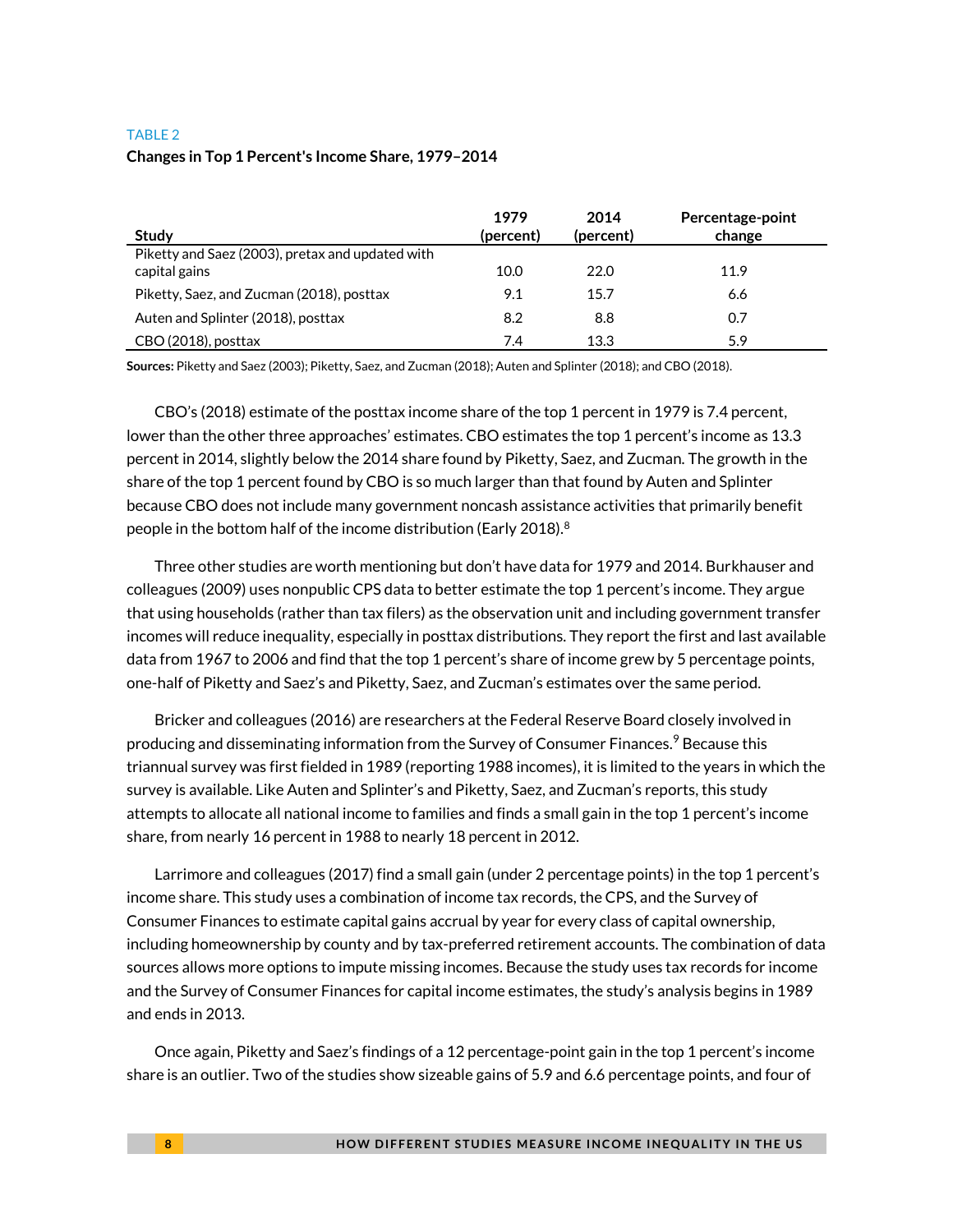the studies show, at most, a 2 percentage-point gain. Excluding Auten and Splinter's low estimate, the top 1 percent's average gain across these five studies is about 3.5 percentage points.

## Conclusion

As shown, researchers' estimates of income inequality differ significantly because they use different units of analysis, definitions of income, adjustments for family size, capital income measures (if any), and adjustments for inflation. And some studies provide estimates of both post- and pretax incomes.

The results from at least four studies were compared for three measures of income change: change in median incomes, share of growth captured by the top 10 percent, and the changing income share of the top 1 percent. In all cases, Piketty and Saez (2003) were the outlier, showing the most increased inequality. And in all three measures of income change, Piketty, Saez, and Zucman (2018) found much less growth in income inequality than Piketty and Saez (2003).

This brief does a meta-analysis of different findings to estimate a "consensus" level of change. Applying Canberra Group (2001, 2011) recommendations, I find that

- instead of stagnating, real median incomes grew by just over 40 percent (1 percent a year) from 1979 to 2014;
- **the top 10 percent of the income ladder captured 45 percent of income growth from 1979 to** 2014; and
- the share of the top 1 percent grew 3.5 percentage points.

All studies find that income inequality rose after 1979, but common perceptions that all income gain went to the top 10 percent and middle class incomes stagnated (or even declined) are wrong.

### **Notes**

- $1$  Fixler and colleagues (2017) also study income distribution changes using an expanded definition of income but only report data for 2000 to 2012.
- $^2$ Burkhauser, Larrimore, and Simon (2011) show that adjusting for size often changes a specific household's place on the income scale: For those in the first quintile of size-adjusted incomes, slightly more than half were in the bottom quintile of non-size-adjusted incomes; for the middle three quintiles, just over one-third were in the same quintiles of non-size-adjusted incomes. In the top quintile, two-thirds were in the same quintile of non-sizeadjusted incomes.
- $^3$ The original data used the unadjusted historical consumer price index through 2008, when the study moves to the CPI-U-RS price deflator. If the unadjusted consumer price index was used for the 1979 to 2014 comparison, then the 2014 median income would have been 15 percent lower than the 1979 median.
- <sup>4</sup> Rose (2007) shows that real median income grew 33 percent between 1979 and 2005. This research includes the growth of employer benefits.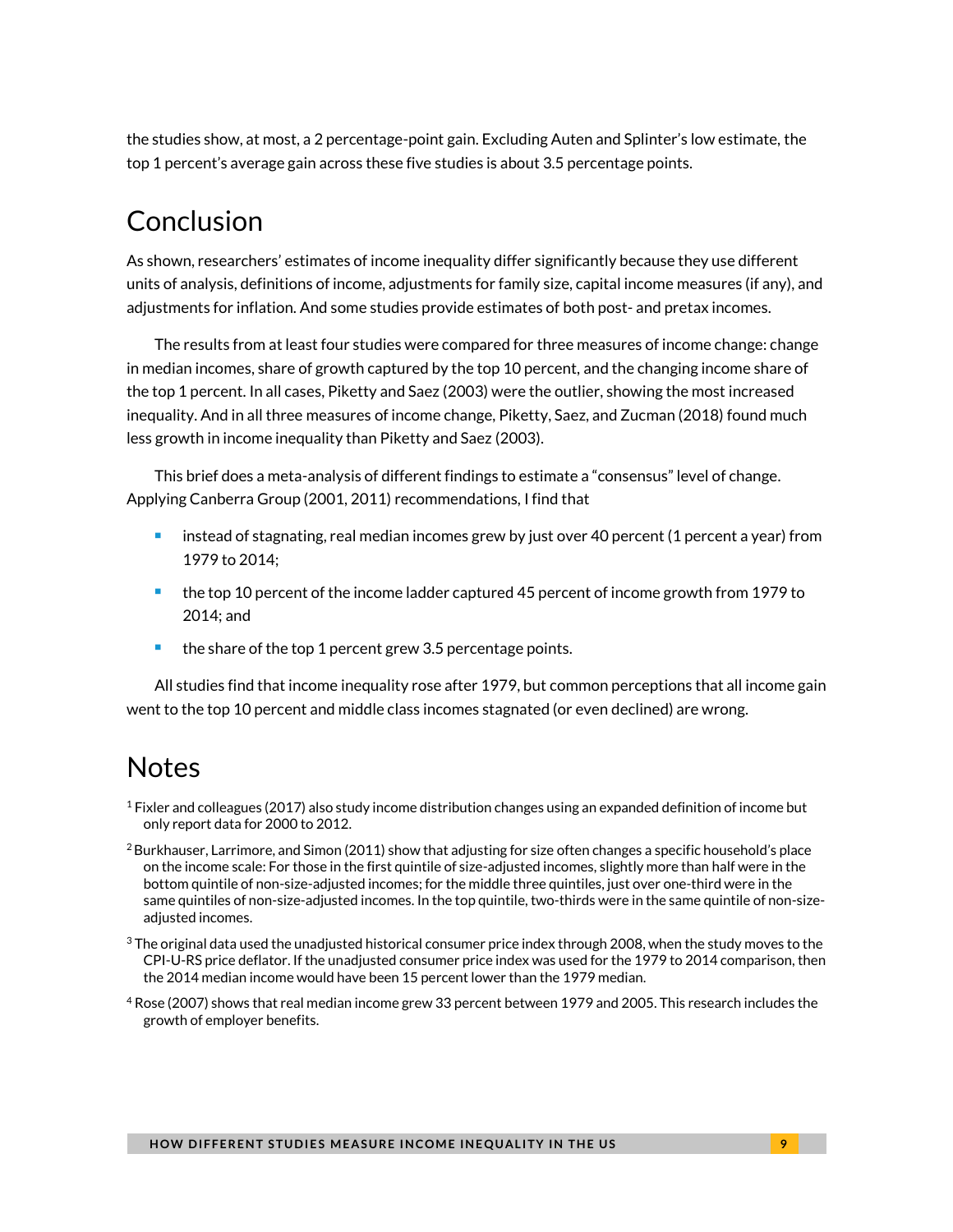- $5$  Following the consensus of tax economists, 25 percent of corporate taxes are allocated as being paid by workers, because workers' cash incomes would be higher if corporations did not pay corporate taxes. See CBO (2013) for a justification of this decision.
- <sup>6</sup> The CPS data only report income shares of quintiles and the top 5 percent.
- $^7$ This shift concerns how the top 1 percent reported their income: In 1968, 13 percent of the top 1 percent's income was from labor compensation and 25 percent was from corporate retained earnings. By 2014, 35 percent was labor compensation and 7 percent was from retained earnings.
- <sup>8</sup> Early (2018) only covers 2015 and doesn't show any changes over time.
- $9$  Smeeding and Thompson (2011) and Wolff and Zacharias (2009) also use the Survey of Consumer Finances, but for a different time frame.

### References

- Auten, Gerald, and David Splinter. 2018. "[Income Inequality in the United States: Using Tax Data to Measure Long-](http://davidsplinter.com/AutenSplinter-Tax_Data_and_Inequality.pdf)[Term Trends.](http://davidsplinter.com/AutenSplinter-Tax_Data_and_Inequality.pdf)" Washington, DC: Joint Committee on Taxation.
- Bricker, Jesse, Alice Henriques, Jacob Krimmel, and John Sabelhaus. 2016. *[Measuring Income and Wealth at the Top](https://www.brookings.edu/bpea-articles/measuring-income-and-wealth-at-the-top-using-administrative-and-survey-data/)  [Using Administrative and Survey Data](https://www.brookings.edu/bpea-articles/measuring-income-and-wealth-at-the-top-using-administrative-and-survey-data/)*. Washington, DC: Brookings Institution.
- Burkhauser, Richard V., Shuaizhang Feng, Stephen P. Jenkins, and Jeff Larrimore. 2009. "[Recent Trends in Top](http://www.nber.org/papers/w15320)  [Income Shares in the USA: Reconciling Estimates from March CPS and IRS Tax Return Data](http://www.nber.org/papers/w15320)." Working paper 15320. Cambridge, MA: National Bureau of Economic Research.
- Burkhauser, Richard V., Jeff Larrimore, and Kosali Simon. 2011. "A 'Second Opinion' [on the Economic Health of the](http://www.nber.org/papers/w17164)  [American Middle Class](http://www.nber.org/papers/w17164)." Working paper 17164. Cambridge, MA: National Bureau of Economic Research.
- Canberra Group. 2001. *[Final Report and Recommendations](http://www.lisdatacenter.org/wp-content/uploads/canberra_report.pdf)*. Ottawa: Expert Group on Household Income Statistics, the Canberra Group.
- ———. 2011. *[Handbook on Household Income Statistics](https://www.unece.org/fileadmin/DAM/stats/groups/cgh/Canbera_Handbook_2011_WEB.pdf)*. 2nd ed. Geneva: United Nations Economic Commission for Europe.
- CBO (Congressional Budget Office). 2013. *[The Distribution of Household Income and Federal Taxes, 2010](https://www.cbo.gov/publication/44604)*. Washington, DC: Congressional Budget Office.
- ———. 2018. *[The Distribution of Household Income, 2014](https://www.cbo.gov/publication/53597)*. Washington, DC: Congressional Budget Office.
- DeNavas-Walt, Carmen, and Bernadette D. Proctor. 2015. *[Income and Poverty in the United States: 2014](https://www.census.gov/content/dam/Census/library/publications/2015/demo/p60-252.pdf)*. Washington, DC: US Department of Commerce, US Census Bureau.
- Early, John F. 2018. "[Reassessing the Facts About Inequality, Poverty,](https://www.cato.org/publications/policy-analysis/reassessing-facts-about-inequality-poverty-redistribution) and Redistribution." Policy analysis 839. Washington, DC: Cato Institute.
- Fixler, Dennis, David Johnson, Andrew Craig, and Kevin Furlong. 2017. "[A Consistent Data Series to Evaluate](https://doi.org/10.1111/roiw.12324)  [Economic Growth and Inequality in the National Accounts](https://doi.org/10.1111/roiw.12324)." *Review of Income and Wealth* 63 (2): S437–59.
- Larrimore, Jeff, Richard V. Burkhauser, Gerald Auten, and Philip Armour. 2017. "[Recent Trends in U.S. Top Income](http://www.nber.org/papers/w23007)  [Shares in Tax Record Data Using More Comprehensive Measures of Income Including Accrued Capital Gains](http://www.nber.org/papers/w23007)." Working paper 23007. Cambridge, MA: National Bureau of Economic Research.
- Piketty, Thomas, and Emmanuel Saez. 2003. "[Income Inequality in the United States, 1913-1998](https://doi.org/10.1162/00335530360535135)." *Quarterly Journal of Economics* 113 (1): 1–39.
- Piketty, Thomas, Emmanuel Saez, and Gabriel Zucman. 2018."[Distributional National Accounts: Methods and](https://doi.org/10.1093/qje/qjx043)  [Estimates for the United States](https://doi.org/10.1093/qje/qjx043)." *Quarterly Journal of Economics* 133 (2): 553–609.
- Rose, Stephen J. 2007. "[Does Productivity Growth Still Benefit Working Americans? Unraveling the Income Growth](https://itif.org/publications/2007/06/13/does-productivity-growth-still-benefit-working-americans)  [Mystery to Determine How Much Median Incomes Trail Productivity Growth.](https://itif.org/publications/2007/06/13/does-productivity-growth-still-benefit-working-americans)" Washington, DC: The Information Technology & Innovation Foundation.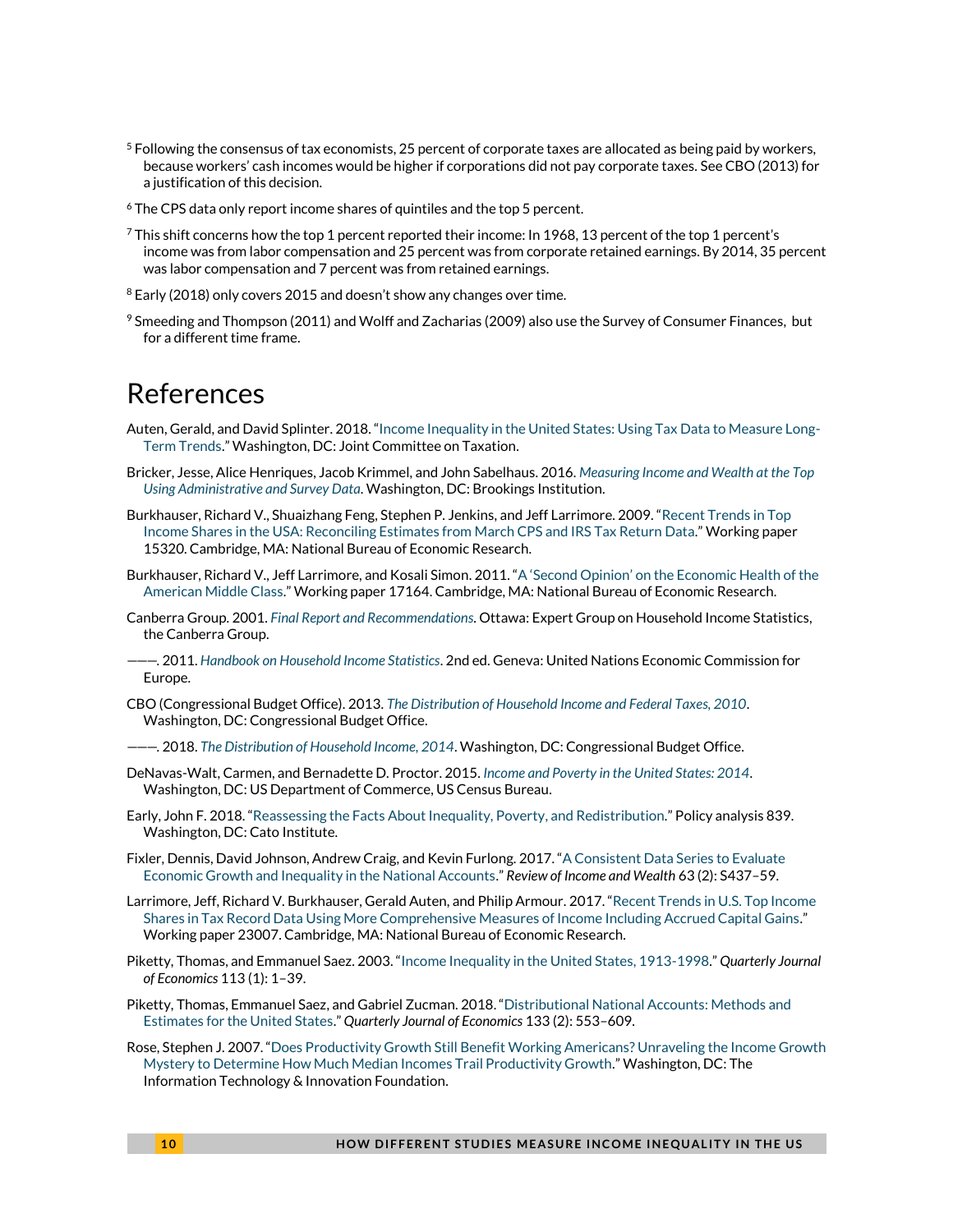———. 2016. *[The Growing Size and Incomes of the Upper Middle Class](https://www.urban.org/research/publication/growing-size-and-incomes-upper-middle-class)*. Washington, DC: Urban Institute.

———. 2018. "Measuring Income Inequality in the US: Methodological Issues." Washington, DC: Urban Institute.

Smeeding, Timothy M., and Jeffrey P. Thompson. 2011. "Recent Trends in Income Inequality: Labor, Wealth and More Complete Measures of Income." In *Who Loses in the Downturn? Economic Crisis, Employment and Income Distribution*, edited by Herwig Immervoll, Andreas Peichl, and Konstantinos Tatsiramos. Bingley, UK: Emerald Group.

Wolff, Edward N., and Ajit Zacharias. 2009. "[Household Wealth and the Measurement of Economic Well-Being in](http://piketty.pse.ens.fr/files/WolffZacharias2009.pdf)  [the United States.](http://piketty.pse.ens.fr/files/WolffZacharias2009.pdf)" *Journal of Economic Inequality* 7 (2): 83–115.

### About the Author



**Stephen Rose** is a nonresident fellow in the Income and Benefits Policy Center at the Urban Institute. He is a nationally recognized labor economist and has spent the last 35 years researching and writing about the interactions between formal education, training, career movements, incomes, and earnings. His book *Social Stratification in the United States* was originally published in 1978, and the seventh edition was released in 2014. His book *Rebound: Why America Will Emerge Stronger from the Financial Crisis* addresses the causes of the financial crisis and the evolving structure of the US economy over the last three decades. Rose has worked with large longitudinal and cross-sectional datasets to develop unique approaches to understanding long-term income and earnings movements. He recently coauthored the report "The Economy Goes to College" showing that the high-end service economy of work in offices, health care, and education was the main driver of the US postindustrial economy, responsible for 64 percent of employment, 74 percent of earnings, and over 80 percent of workers with a bachelor's or advanced degree. Before coming to Urban, Rose held senior positions at the Georgetown University Center on Education and the Workforce, Educational Testing Service, the US Department of Labor, Joint Economic Committee of Congress, the National Commission for Employment Policy, and the Washington State Senate. His commentaries have appeared in the *New York Times*, *Washington Post*, *Wall Street Journal*, and other print and broadcast media. He has a BA from Princeton University and an MA and PhD in economics from the City University of New York.